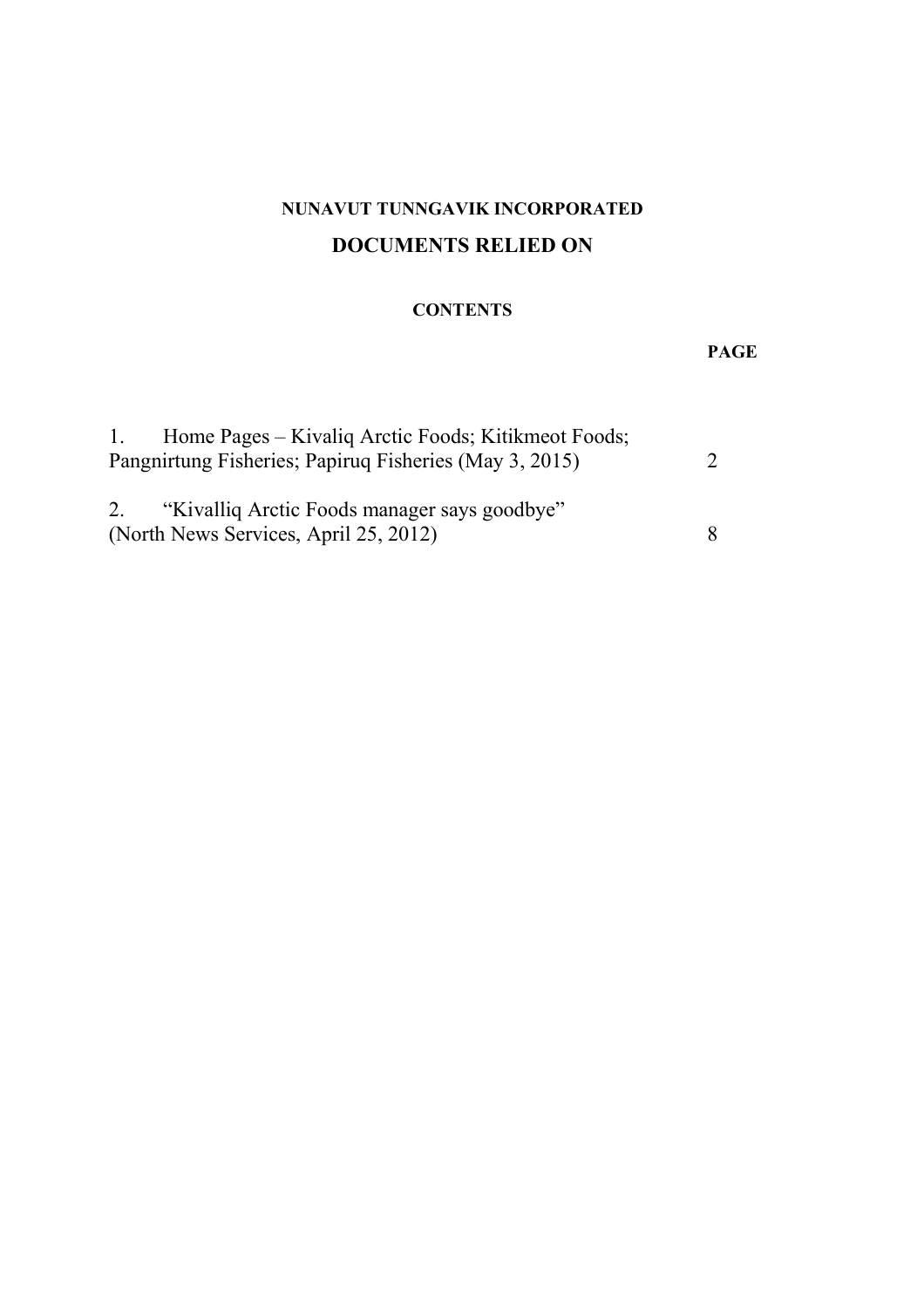1. Home Pages – Kivaliq Arctic Foods; Kitikmeot Foods; Pangnirtung Fisheries; Papiruq Fisheries (May 3, 2015)

Nunavut Development Corporation

- **Subsidiaries** Meat and Fish
- Kivaliq Arctic Foods



#### **Kivaliq Arctic Foods Ltd. Rankin Inlet, NU**

World-class distributor of sustainably harvested Arctic char and and caribou.



Kivalliq Arctic Foods has been operating in Rankin Inlet since October 1992. The plant employs 6 full-time and 6 seasonal part-time people from the community.

The facility prepares Arctic char sourced from a number of communities for distribution nationally and internationally. Caribou is purchased from harvesters and distributed within Nunavut. Both these species are harvested from the wild ensuring the utmost purity and quality.

### **Board of Directors:**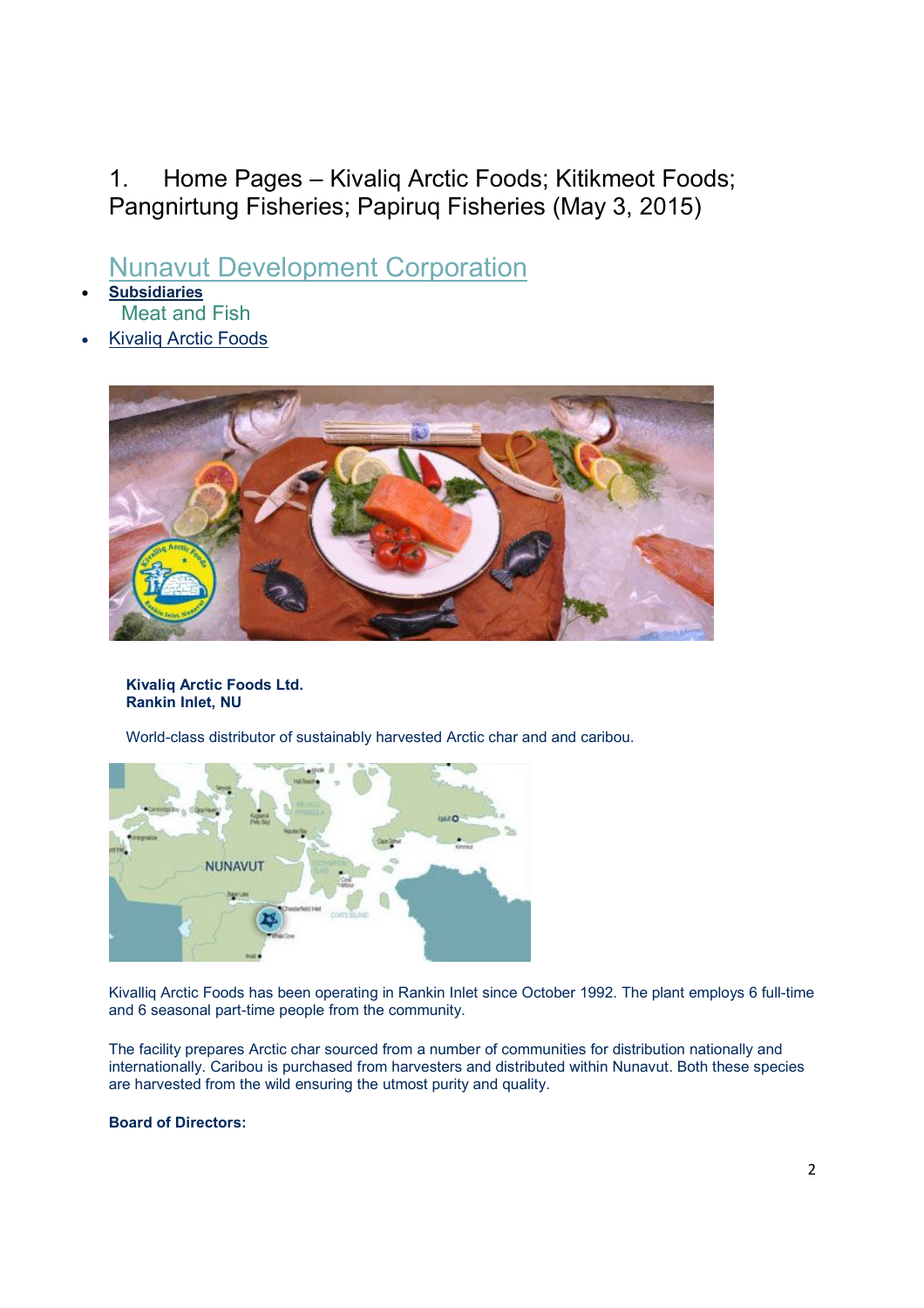Brian Zawadski

Email General Manager, Todd Johnson at tundra@qiniq.com Tel: 867-645-3137 / Fax: 867-645-3467

PO Box 329 Rankin Inlet, NU X0C 0G0

# • Kitikmeot Foods



# **Kitikmeot Foods Ltd. Cambridge Bay, NU**

Sustainable harvesters of Arctic char and Nunavut Muskox, producing fine-food products from prime cuts to burgers to jerky.



Located in Cambridge Bay, this plant was incorporated in April 1993 and now employs 6 full-time permanent and 14 full-time seasonal. Seasonally, the plant employs up to 50 seasonal hunters and fishers to harvest Muskox and Arctic char.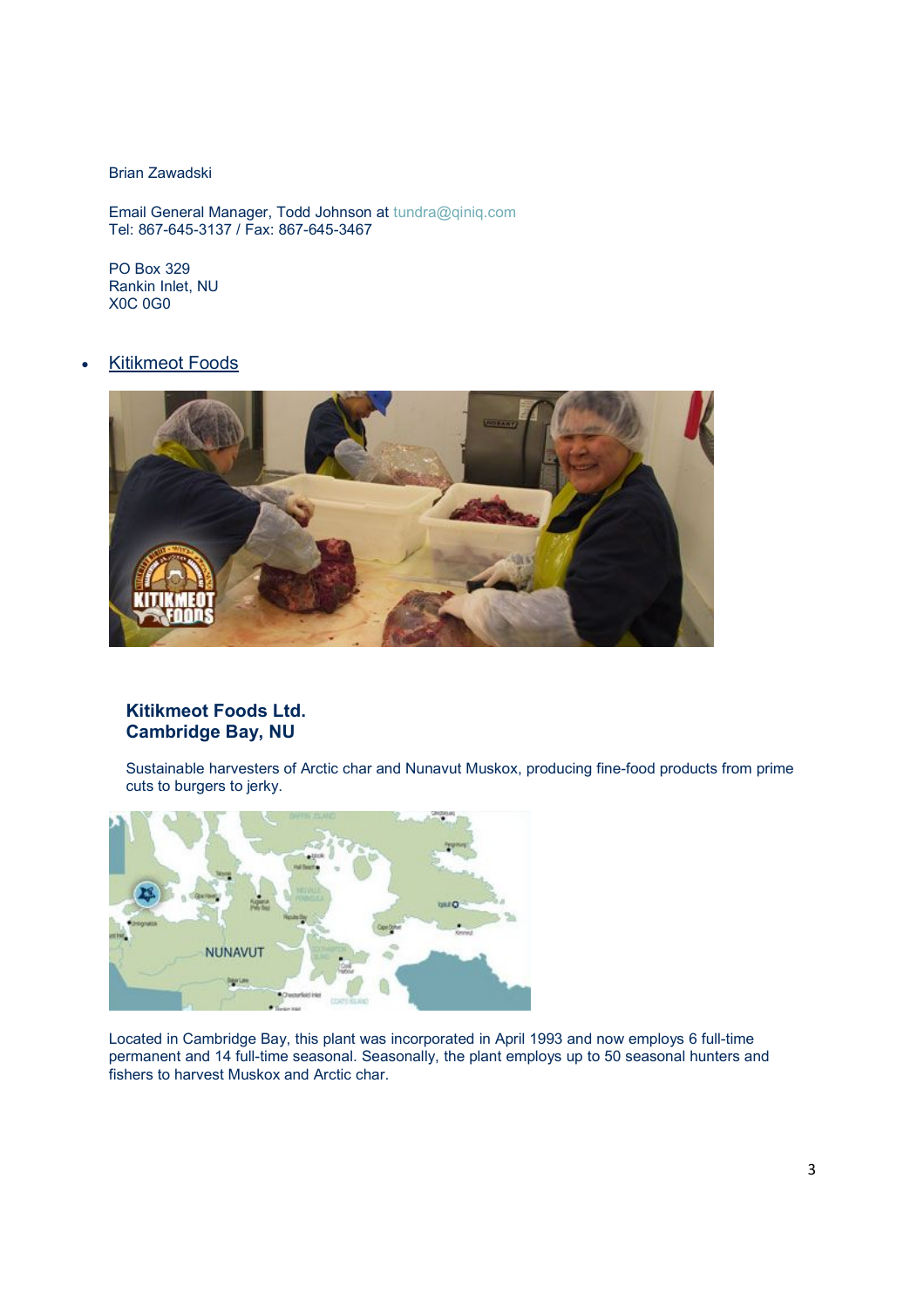

Kitikmeot Foods is committed to ensuring a sustainable harvest of northern specialty meat and fish products from the Kitikmeot Region of Nunavut. The char is processed and sold as whole dressed and as value products such as fillets, lox and jerky within Nunavut, across western Canada and into the United States with our partner CleanFish. All muskox meat is federally inspected and certified, harvested in the area by the local hunters.

Email General Manager, Stephane Lacasse at kitikmeot@qiniq.com

Tel: (867)983-2881 / Fax: (867)983-2801

PO Box 2268 Cambridge Bay, NU X0B 0C0

## **Board of Directors:**

- Bill Lyall
- Doug Crossley
- Wilf Wilcox
- Brian Zawadski
- Pangnirtung Fisheries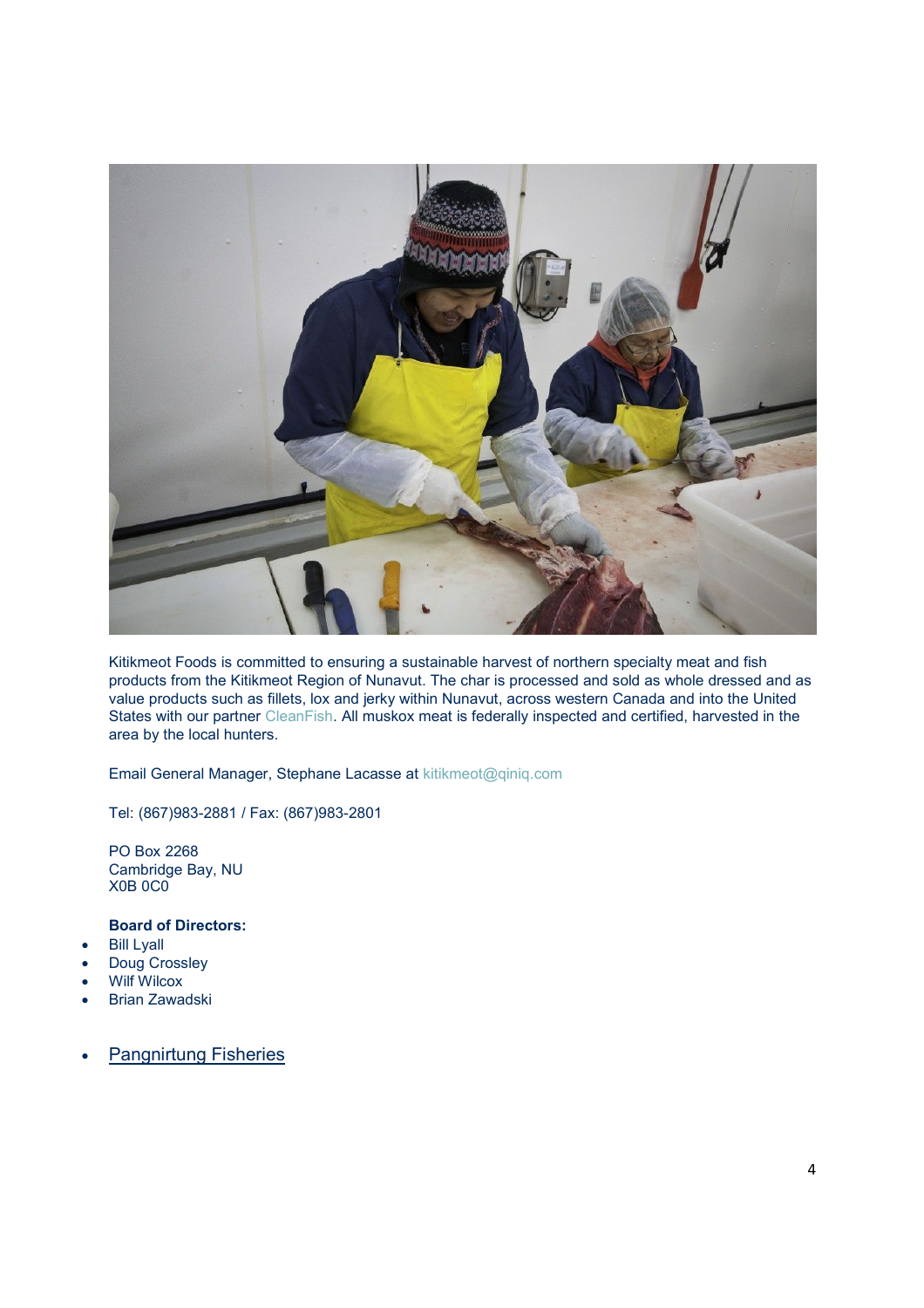

### **Pangnirtung Fisheries Ltd. Pangnirtung, NU**

Producer and processor Nunavut seafood products, specializing in Arctic char and turbot.

This fish processing plant is located in Pangnirtung, a hamlet of approximately 1300 people, and employs 8 full-time permanent and up to 30 full-time seasonal residents.

In September 1992, Cumberland Sound Fisheries and the Nunavut Development Corporation incorporated Pangnirtung Fisheries to reorganize and stabilize the fish processing industry. A modern fish processing plant was constructed to handle the turbot and char quotas within the region.

The plant supports both char and turbot fishers by purchasing their fresh product. In addition, the plant lands turbot caught in the offshore fishery for further processing.

The final product, be it whole dressed or quick frozen fillets, is marketed regionally, nationally and internationally through well defined distribution channels.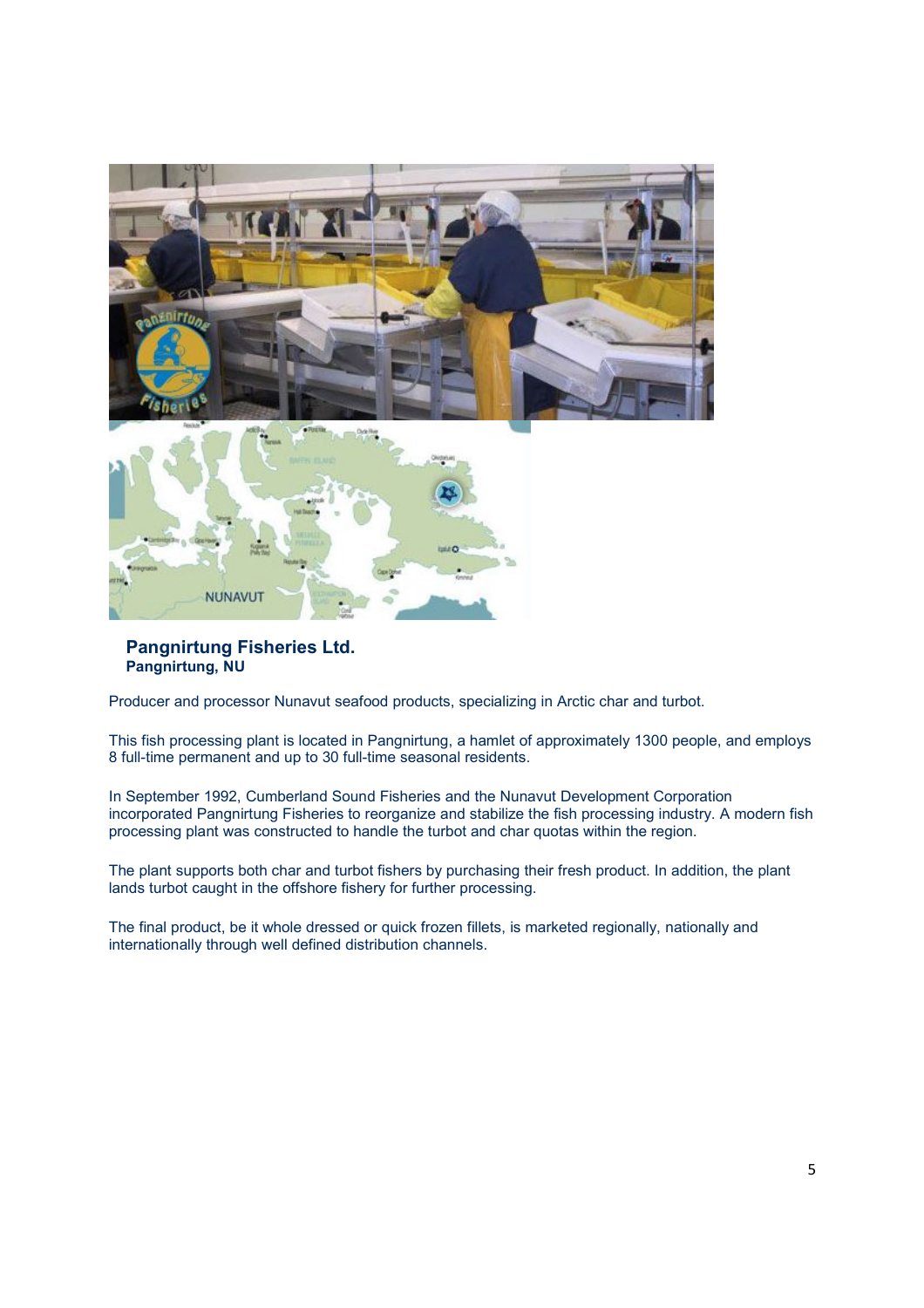

General Manager, Michael Neumann at pangfish@qiniq.com Tel: 867-473-8322 / Fax: 867-473-8323

PO Box 185 Pangnirtung, NU X0A 0R0

• Papiruq Fisheries



**Papiruq Fisheries Ltd. Whale Cove, NU**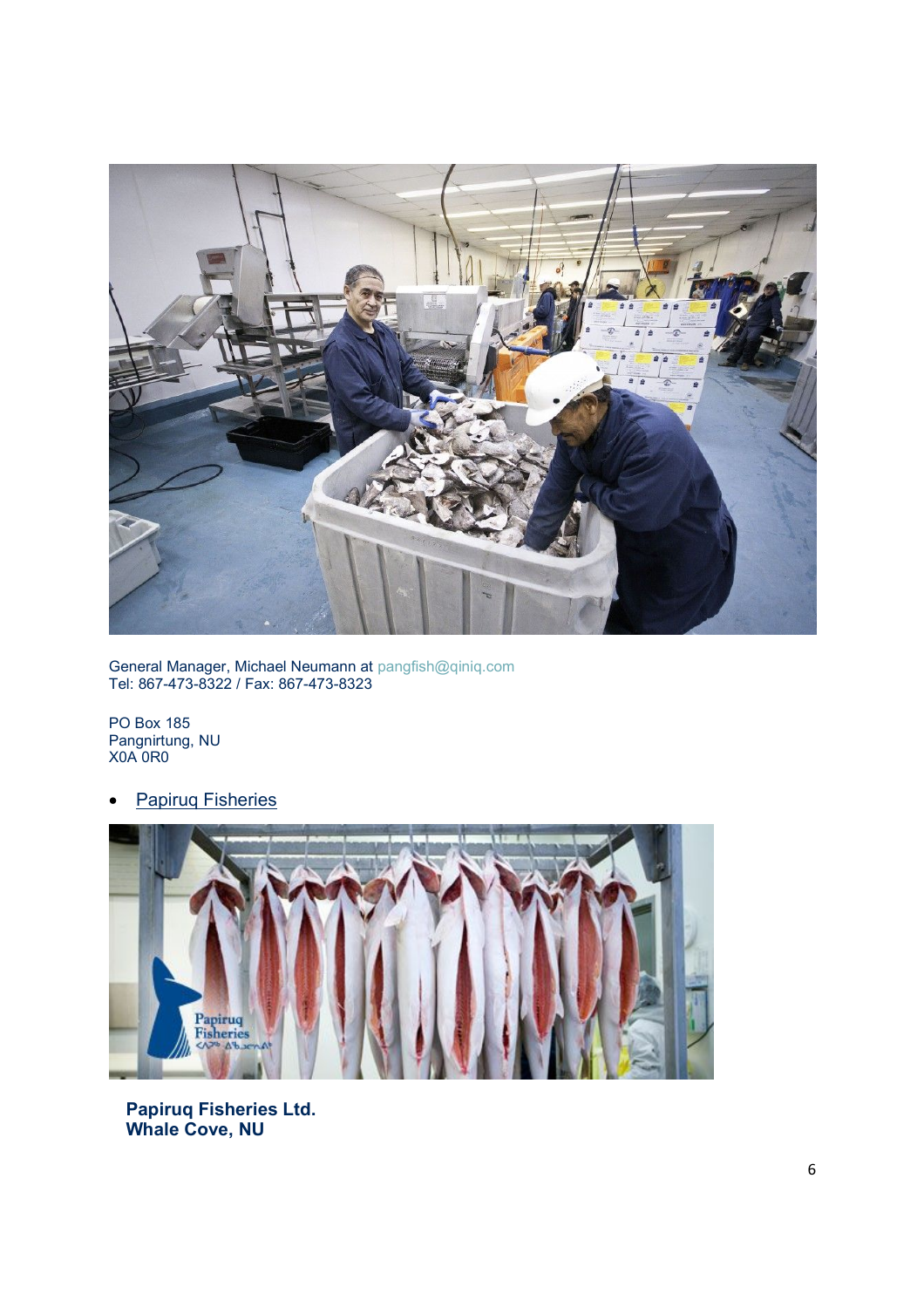

Papiruq operates a fish processing facility which constructed in Whale Cove in 1995 to replace an older facility. This plant is open on a seasonal basis from late July to the end of August annually to purchase locally caught Arctic char from the residents of Whale Cove. The char is cleaned and frozen as whole dressed and then transported to Kivalliq Arctic Foods from where it is marketed.

### **Board of Directors:**

Brian Zawadski

Email: brian@ndcorp.nu.ca

Tel: 867-645-3170

Box 249 Rankin Inlet, NU X0C 0G0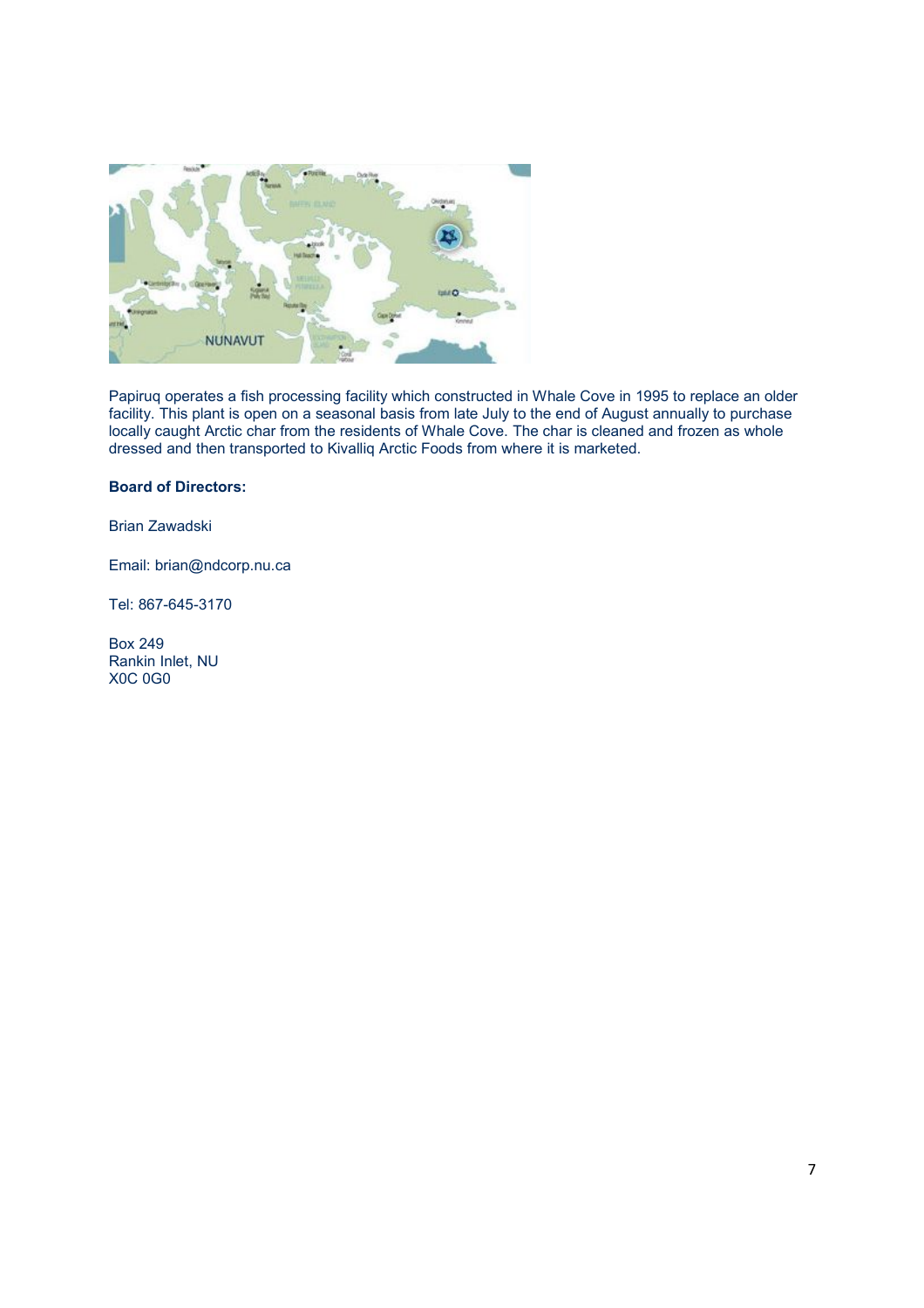# 2. "Kivalliq Arctic Foods manager says goodbye" (North News Services, April 25, 2012)

#### **Darrell Greer**

Northern News Services Published Wednesday, April 25, 2012

**RANKIN INLET**

There's going to be a mighty big pair of boots left to fill at Kivalliq Arctic Foods in Rankin Inlet this coming week.

Plant manager Brian Schindel and his wife, Vivian, are leaving the North after almost two decades in Rankin. [photo and caption omitted]

Brian, 60, came to Rankin on Feb. 21, 1993, to manage the old cannery, where he stayed until the new plant opened in April of 1995.

Brian said working at the cannery was interesting because the roof leaked.

He said it was a challenge to have the place shipshape when the fish inspector came to call.

"After the new plant opened, we had a fire in 1997 and had to rebuild it and start again in June of 1998," said Brian.

"I came on a contract with the Northwest Development Corp. in '93.

"I sent my resume in from Swift Current, Sask, and they called and asked me if I'd accept the job as manager.

"I was told a ticket was waiting for me at the airport when I asked how soon they wanted me, so I said, 'I'll be there!'"

Vivian and their three children, Morgan, Nathan and Kristen, joined Brian in July of 1995.

The family stayed in Rankin and all three of the kids finished their Grade 12 in the community before moving on.

Brian said there wasn't a lot of country-food processing when he arrived.

He said he's always looked at he and his brother, Calvin (in Cambridge Bay at the time), as the pioneers of country-food development in Nunavut.

"We developed the specifications for how we were going to cut the caribou and the different products we were going to process.

"We did everything from caribou pastrami to smoked ribs and Mikku, which became a favourite in Nunavut.

"We also developed all the labels and packaging.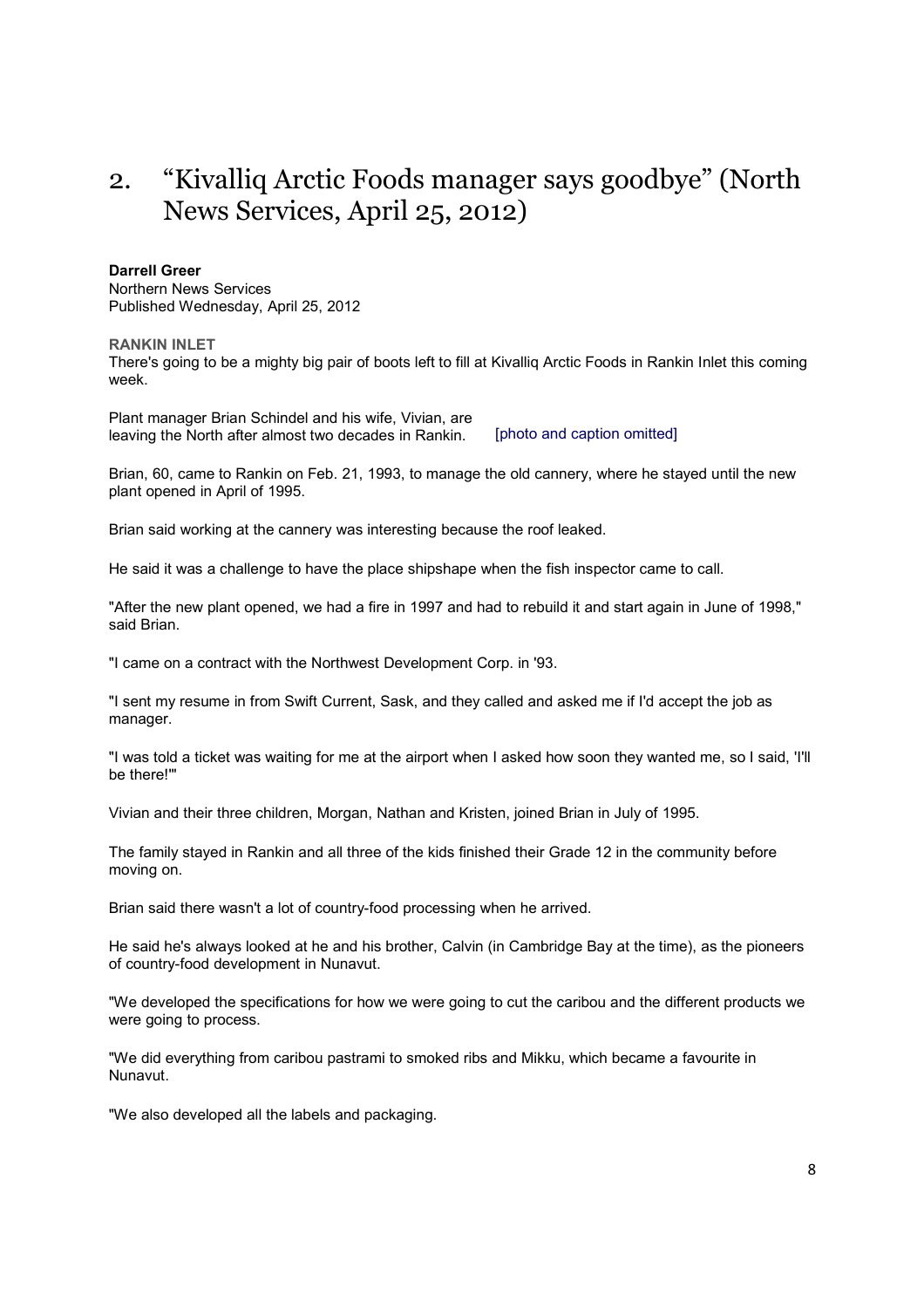"Over the years, we developed Kivalliq Arctic Foods from a territorial to a federal plant, and were certified to ship red meat to the world, so I'm proud of that growth."

Brian said the biggest challenge to operating the plant in the early days was getting enough fish and meat products.

He said in later years, the plant was processing so much caribou there was little opportunity to process fish and develop its markets.

"Now our market has changed to the point where we're doing 80 per cent fish and only 20 per cent caribou.

"It's almost been like starting a new business with having to develop new product for the marketplace, as well as new labelling and packaging."

Brian said his time in Rankin went by fast because he loves his job.

He said he used to dread weekends because he loved his work so much.

"I'd get up in the morning and be so excited to go to work, and, at the end of the day, I'd wish there were a few more hours to go.

"We always had 80 per cent Inuit employment and I always enjoyed my working relationship with the people.

"It was a very, very fulfilling experience."

Brian said he and Vivian, 60, are leaving Rankin to spend more time with their kids and six grandchildren.

He said three weeks a year with them is too short.

"It's nice to still be needed by your kids, even when they've grown into adulthood.

"I can't leave without thanking our staff at Kivalliq Arctic Foods for all their support over the years, and all Nunavummiut for their support and purchase of our products.

"If it wasn't for the support of the people, Kivalliq Arctic Foods wouldn't be where it is today."

Kivalliq Arctic Foods falls under the umbrella of the Nunavut Development Corp.

President Darrin Nichol said it's a setback anytime a company loses a person who's been with it for almost 20 years.

He said Brian's experience and knowledge of the meat-and-fish-processing industry in Nunavut simply can't be matched.

"We won't really be able to replace Brian, so his departure is going to pose a challenge for us," said Nichol.

"But we're comfortable we'll continue to maintain a relationship with Brian going forward and, hopefully, work with him to help mentor along the new manager, for whom the search is still ongoing."